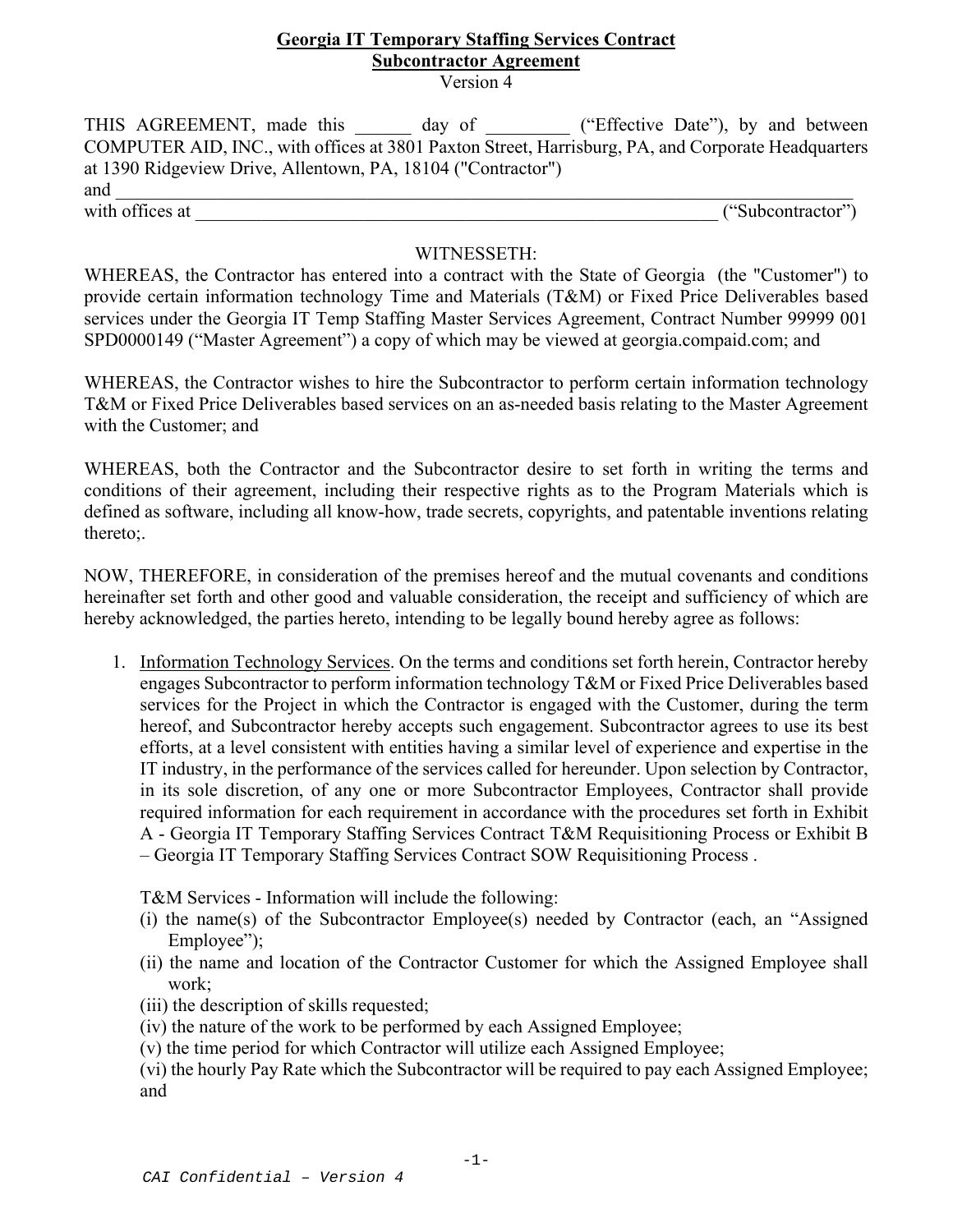(vii) the hourly fee which Contractor will pay Subcontractor based on Subcontractor's markup fee which cannot exceed 35% of Pay Rate for each Assigned Employee identified as a Standard placement or 25% for each Assigned Employee identified as a Payroll placement.

- 1.1 If a Subcontractor employee begins work at Customer, and the Customer determines within 10 business days that the Subcontractor employee does not have the skills or capabilities necessary to complete the job as requested in the original requirement, or the Subcontractor employee resigns from the requirement within the first 2 weeks (10 business days), the Customer may request that the resource be replaced immediately, and Contractor shall not pay for the work conducted by the unacceptable Subcontractor employee.
- 1.2 If a Subcontractor employee performing work for the State separates from the Subcontractor, Subcontractor shall notify the Contractor as soon as it becomes aware of said employee's departure or ten (10) business days' advance notice, whichever is longer. Subcontractor shall notify the Contractor in writing within twenty-four (24) hours in the event of an unanticipated departure of a Subcontractor employee.

Fixed Price Deliverables Services – The Fixed Price Deliverables Statement of Work will include the following:

- i. description of the scope of the services to be provided
- ii. description of the team performing the Work
- iii. description of the Solution which meets the requirements set forth by the Authorized User
- iv. description of each deliverable and deliverable acceptance criteria for each fixed price deliverable
- v. delivery schedule and the fixed price deliverable payments

2. Term of Agreement. The term of this Agreement shall be for the duration of one (1) year. This Agreement will renew automatically for a period of one (1) year at the end of each term unless either party provides written notice to the other party of its desire to terminate the Agreement no less than thirty (30) days prior to the expiration of the preceding term, provided that no such termination by Subcontractor shall terminate any Statement of Work entered into prior to the termination effective date of that Statement of Work. Subcontractor is a non-exclusive provider to Contractor. Absent the execution of a Statement of Work, this Agreement does not, in and of itself, represent a commitment by Contractor to receive any Services from Subcontractor or pay Subcontractor any fees.

 2.1. Notwithstanding any termination of this Agreement, the terms of paragraphs 6, 7, 8, 11 and 12 hereof shall continue in full force and effect.

3. Compliance. The parties hereto acknowledge that the business relationship is between two independent contractors and is not an employer-employee relationship. The Subcontractor warrants and represents that it is a legal entity engaged in the business of providing computer consulting/programming services and that it will continue to act as an independent entity notwithstanding any degree of direction or control exerted over its programming activities by the Contractor. Accordingly, the Subcontractor shall pay and report, as applicable, local, state and federal income tax withholdings, social security taxes, unemployment taxes and such other taxes as may be required with respect to payments received by the Subcontractor for the services provided by it pursuant to this Agreement.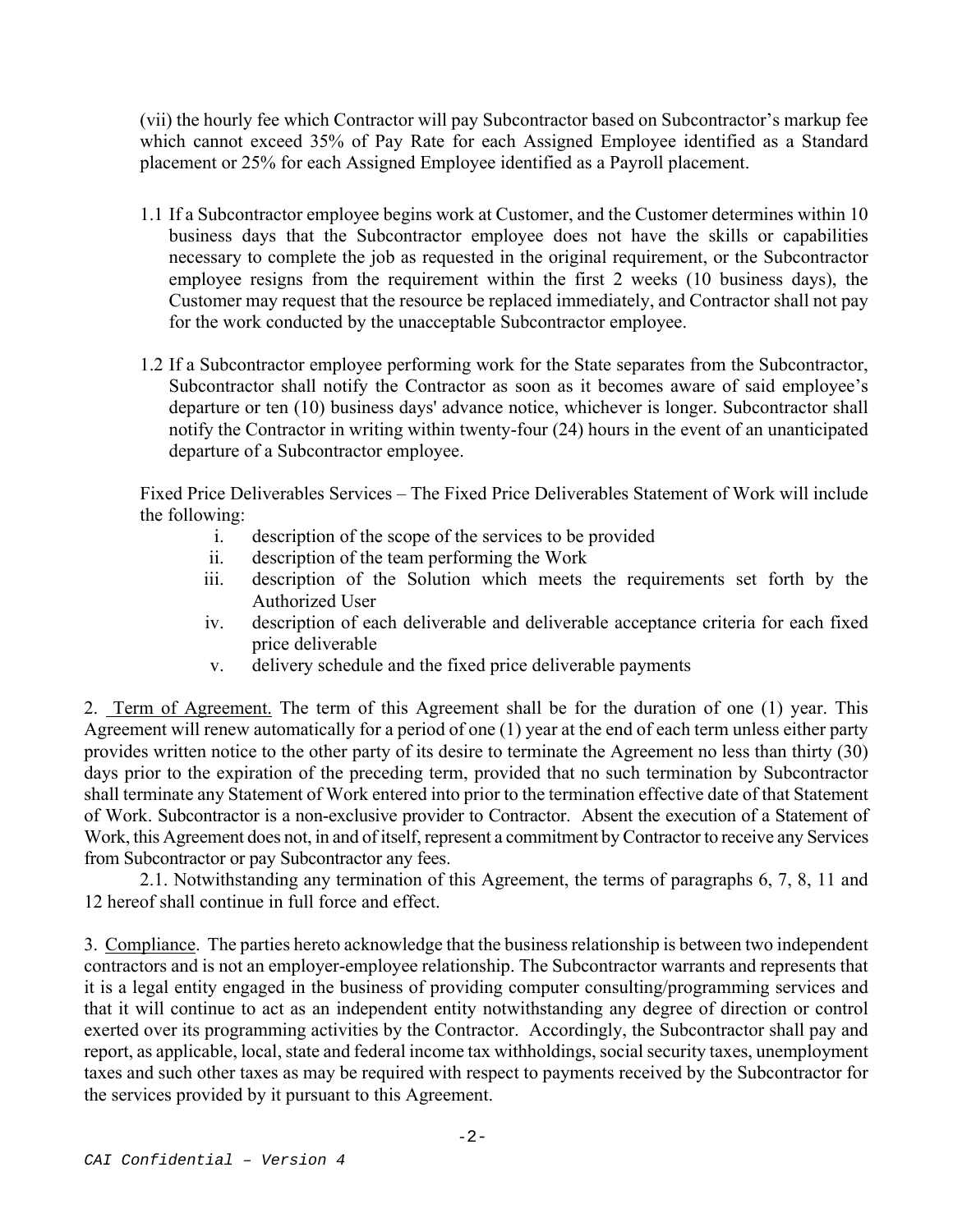3.1. Further, the Subcontractor agrees to indemnify and hold harmless the Contractor from any demands or damages which may arise pursuant to a claim involving the Subcontractor and which is brought under a theory of an employer-employee relationship such as, but not limited to, a claim for, wages, premiums, employment benefits, discrimination (unless caused by the willful conduct of Contractor or its agents), workers' compensation benefits, unemployment insurance, withholding taxes or payroll taxes.

3.2. Subcontractor shall purchase and maintain insurance for protection from claims under the Worker's Compensation Act and other statutory employee benefit provisions, which are applicable in the state in which this Agreement is being performed. A self-insurer must submit a certificate from the Georgia Board of Workers Compensation stating that the Supplier qualifies to pay its own worker's compensation claims.

Subcontractor shall obtain and keep in force throughout the term of this Agreement the following insurance levels:

| <b>TYPE OF INSURANCE</b>                                                                                                 | <b>LIMIT</b>                                                                                                    | <b>AMOUNT</b>                                            |
|--------------------------------------------------------------------------------------------------------------------------|-----------------------------------------------------------------------------------------------------------------|----------------------------------------------------------|
| <b>General Liability (including contractual</b><br>liability) written on an occurrence basis                             | General Aggregate Limit<br>Products/Completed Operations<br>Personal & Advertising<br>Injury<br>Each Occurrence | \$2 Million<br>\$2 Million<br>\$1 Million<br>\$1 Million |
| Excess Liability, umbrella form                                                                                          | General Aggregate                                                                                               | \$2 Million                                              |
| Automobile Liability (required if resource<br>will be operating a State-owned vehicle,<br>will be noted on requirement.) | Combined Single Limit                                                                                           | \$1 Million                                              |
| <b>Workers Compensation and Employer</b><br>Liability                                                                    | Per Accident<br>Per Employee for Disease<br>Aggregate Disease                                                   | \$100,000<br>\$100,000<br>\$500,000                      |
| <b>Fidelity Coverage</b>                                                                                                 | General Aggregate                                                                                               | \$1 Million                                              |
| <b>Professional Liability</b>                                                                                            | General Aggregate                                                                                               | \$2 Million - Small Business<br>\$5 Million - All Others |

3.3. Subcontractor shall submit a Certificate of Insurance to Contractor evidencing the required insurance coverage and stating that thirty (30) days prior written notice must be given to Contractor before cancellation of the policy. Insurers must be authorized to do business within the State of Georgia and have an A.M. Best Company rating of A-. CAI and the "State of Georgia, it's officers, employees and agents" must be named as additional insureds under the commercial general and automobile liability policies. The certificate of insurance in the description of operations box should reference the policy provisions regarding additional insureds in the supplier's coverage. CAI's address is as follows: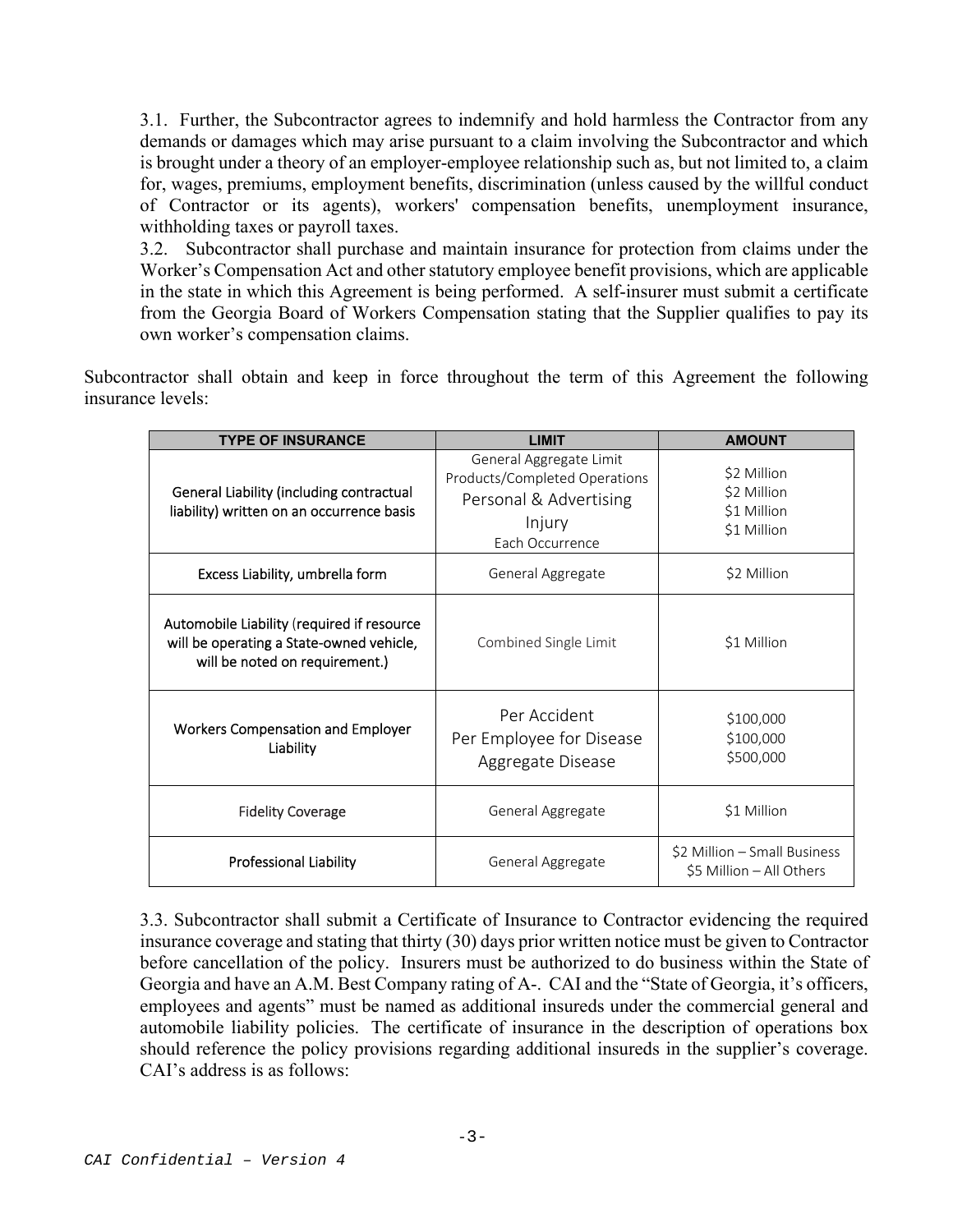Computer Aid Inc. ATTN: Vendor Management Team 3801 Paxton Street Harrisburg, PA 17111 Email: MSP\_VendorMgmt@compaid.com

3.4. Contractor shall have the right no more than once a year unless Customer and the Contractor agree that an audit is required at an earlier interval, at its sole cost and expense and upon reasonable prior written notice, itself or through an independent third party, to inspect the books and records of Subcontractor at Subcontractor's location to determine if Subcontractor is performing its obligations in accordance with the terms of this Agreement. If it is determined by the inspection that there was an overpayment of an amount due to Subcontractor by Contractor, Subcontractor shall promptly pay the difference to Contractor together with interest at the rate of one and a half percent (1.5%) per month and, in the event such overpayment exceeds five percent (5%) of the amounts due under the Agreement for such period, Subcontractor shall reimburse Contractor for the costs of the inspection. If it is determined by the inspection that Subcontractor has defaulted in any of its non-monetary obligations under this Agreement, then Contractor may, but shall not be obligated to, pursue its rights and remedies against Subcontractor as permitted hereunder. In no event shall Contractor's failure to enforce its rights upon learning of a default be deemed to be a waiver of such default. Furthermore, if a material default of a nonmonetary obligation is uncovered as a result of the inspection, Subcontractor shall promptly reimburse Contractor for the costs of the inspection.

### 4. Compensation.

4a. Compensation – T&M Services. Contractor agrees to pay Subcontractor the vendor rates set forth on the Engagement within the Vendor Management System (VMS) for all Customer-Approved billable hours for services rendered by Subcontractor during the term of this Agreement or as revised by 4a.4. Subcontractor employee must enter time into the VMS on a weekly basis or as directed by the Contractor or Customer. Timesheets will not be considered valid until approved by the Customer within the VMS.

 4a.1. Subcontractor shall maintain its payroll time records and work reports in accordance with Contractor's requirements for a period of four (4) years. Contractor may audit said books and records during the term of this Agreement and for four (4) years thereafter.

 4a.2. This Agreement does not entitle Subcontractor to any reimbursement of expenses unless otherwise expressly agreed to in writing in advance as Customer approved and re-billable.

 4a.3 Subcontractor is required to pay all of its employees, Subcontractors, or subconsultants for all the work that the employee, Subcontractor, or subconsultant has satisfactorily completed no later than ten (10) days after the Subcontractor has received payment from the Contractor. Should the Subcontractor fail to make payments as set forth herein, Contractor shall be entitled to engage the Subcontractor or subconsultant directly and the Subcontractor shall release any non-compete or non-solicitation agreement it may have with the Subcontractor or subconsultant.

 4a.4 It is understood and agreed that the Customer retains the right to review and amend the bill rates, and therefore, CAI retains the right to revise the Subcontractor's billing rate to CAI. If CAI advises Subcontractor of a revision to billing rates, Subcontractor shall have the option to either (a) agree to the revised rate, or (b) elect to withdraw the resource from the assigned job. The Subcontractor may not compel CAI to pay the original rate agreed to in the Agreement.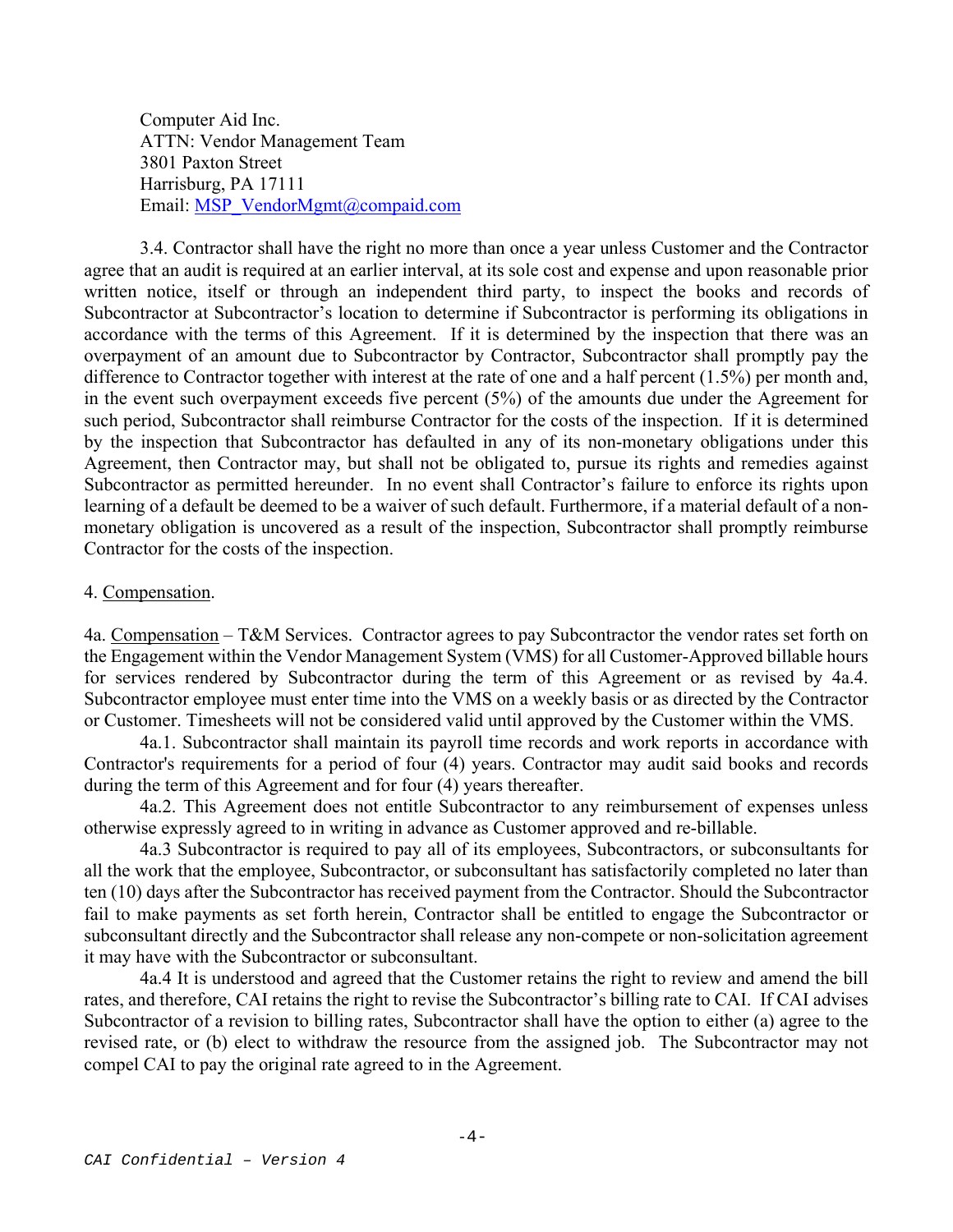4b. Compensation – Fixed Price Deliverables Services. Contractor agrees to pay Subcontractor the fixed price deliverable rates set forth in the selected SOW less the MSP fee of 3.35% for all fixed price deliverables approved by the Authorized User within the VMS. Subcontractor must enter fixed price deliverable into the VMS once completed. The fixed price deliverable will not be considered valid until approved by the Customer within the VMS.

# 5. Payment terms.

5a. Payment terms – T&M Services Subcontractor is not required to submit invoices to the Contractor. Contractor shall use its best efforts to pay all Customer approved time for the month on the 30th calendar day after the invoice date, subject to timely payment from the customer (example: Invoice will be dated June 8 for time from May1 through May31 and would be paid by July 8).

**3%/2 Day Option** - Subcontractor shall have the option to be paid on the 8th day of the subsequent month for the previous month's labor that is approved in the VMS no later than the 5th day of the subsequent month, subject to a discount of three percent (3%) of the invoice amount to be retained by the Contractor. All time not approved by the Customer within the VMS by the 5th day of the subsequent month, but approved in the VMS by the 19th day of the subsequent month shall be paid on the 23rd day of the subsequent month, subject to a discount of one percent (1%) of the invoice amount to be retained by the Contractor. All time not approved by the Customer in the VMS by the 19th day of the subsequent month shall be assigned an invoice date of the approval date and be paid 15 days after the approval date, subject to a discount of one percent (1%) of the invoice amount to be retained by the Contractor. Once the 3%/2 Day option is selected by the Subcontractor, it cannot be changed by Subcontractor for a period of six months. To be clear, if the Subcontractor selects the 3%/2 Day option, the Contractor has the option for each Payment Cycle, to accept the 3% discount and pay on the 8th day of the subsequent month as previously described, or to forego the discount and pay the full invoice amount on the 30th calendar day following invoice date at its sole discretion.

**1%/ 15 Day Option** - Subcontractor shall have the option to be paid on the 23rd day of the subsequent month (15 days from invoice date) for the previous month's labor that is approved in the VMS by the 19th day of the subsequent month, subject to a discount of one percent (1%) of the invoice amount to be retained by the Contractor. All time not approved by the Customer within the VMS by the 19th day of the subsequent month shall be assigned an invoice date of the approval date and be paid 15 days after the approval date, subject to a discount of one percent (1%) of the invoice amount to be retained by the Contractor. Once the 1%/15 Day option is selected by the Subcontractor, it cannot be changed by Subcontractor for a period of six months. To be clear, if the Subcontractor selects the 1%/15 Day option, the Contractor has the option for each Payment Cycle, to accept the 1% discount and pay on the 15th day after invoice date as previously described, or to forego the discount and pay the full invoice amount on the 30th calendar day following invoice date at its sole discretion.

5b. Payment terms – Fixed Price Deliverables Services Payment terms are seven days from the receipt of payment from Client, and receipt of valid invoice for fixed price deliverables work performed by a SOW.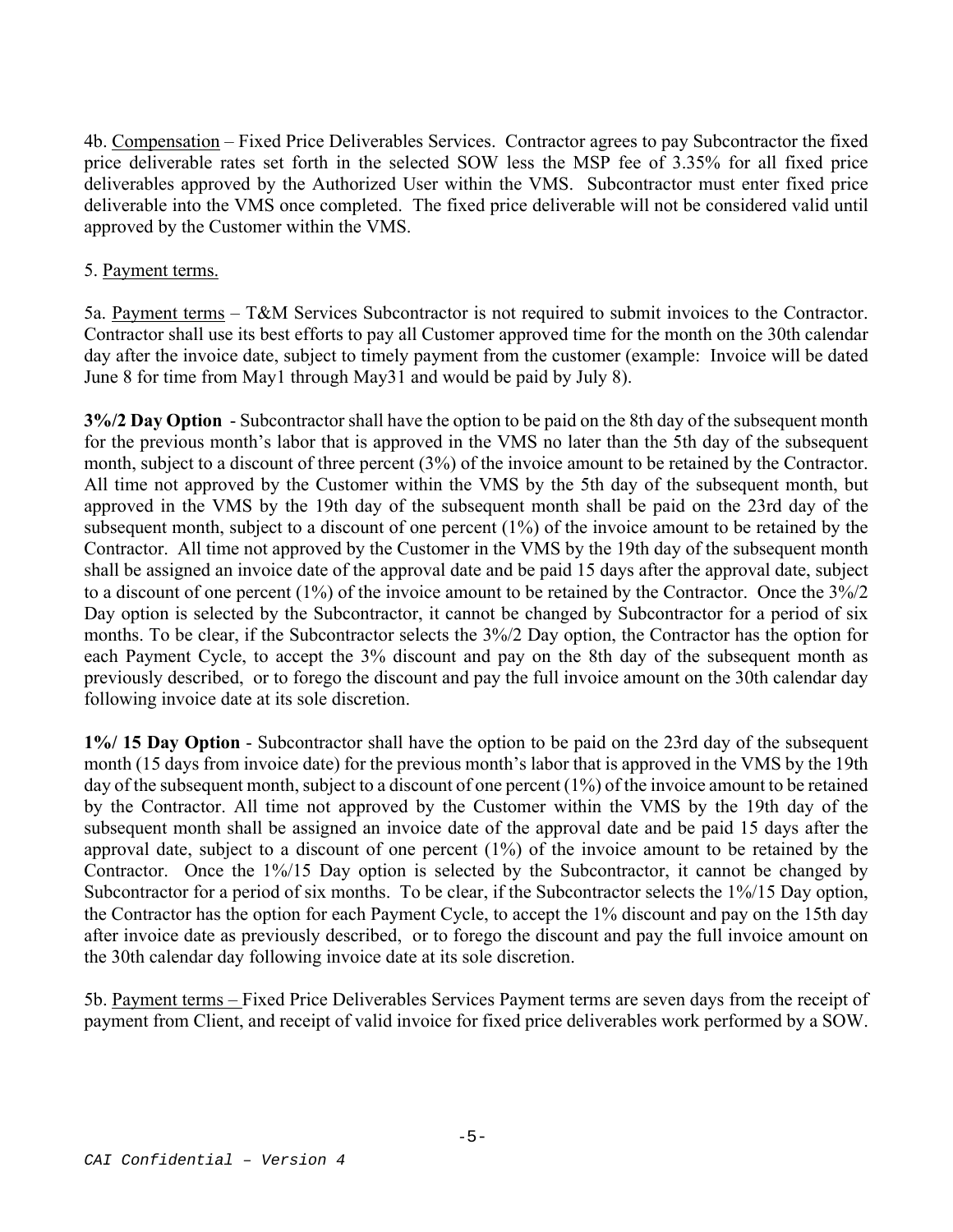Contractor shall use its best efforts to invoice the Client within seven (7) days from the receipt of a valid invoice from the Subcontractor. The Contractor will use commercially reasonable efforts to enforce payment from the Client.

Notwithstanding, Contractor shall not be relieved of its obligation to pay Subcontractor if the Client's refusal to issue payment is based upon Contractor's failure to timely or properly invoice the Client. Subcontractor understands and agrees that under no circumstances shall the Contractor be responsible for any sum(s) of money owed or owing to subcontractor for services rendered in the event that, for any reason or for no reason, the Client denies to, refuses to, or is unable to pay the Contractor.

6. Indemnification. The Subcontractor, at its own expense, agrees to defend, indemnify and hold harmless the Contractor, its employees, successors and assigns from any third party claim, demand, cause of action, loss, damage, expense or liability (including attorney's fees) that may be incurred by the Contractor as a result of Subcontractor's actions under this Agreement or to the extent that it is based on a claim that Subcontractor infringed or violated the patent, copyright, license or other proprietary or intellectual property right of a third party or arising out of any injury (including death) to persons or damage to property to the extent caused by the negligence or intentional misconduct of Subcontractor or Subcontractor's employees, agents or Subcontractors while engaged in the performance of this Agreement or that Subcontractor otherwise acted negligently, improperly or illegally in the performance of its duties pursuant to the terms of this Agreement. In addition, in the event that any such Subcontractor performance is held to constitute an infringement and its use is or may be enjoined, Subcontractor shall, at its option, (1) modify the infringing program coding at its own expense so that it is not infringing; or (2) procure for the Contractor the right to use and license the use of the infringing program coding at no cost to either the Contractor or the Customer or (3) remove the same, pay any equitable costs and cancel any future charges pertaining thereto. Subcontractor shall have no liability if any such infringement claim is brought specifically against the Customer's design(s) independent of the deliverable(s)

Except as otherwise provided in this Subcontractor Agreement, Subcontractor's liability for any claim of damages shall be limited to direct damages and shall be capped as follows:

a. With regard to damages relating to open ended and time and material engagements, damages shall not exceed the cumulative total amount paid to Contractor for the performance under the Master Agreement; and

b. With regard to damages relating to time limited project engagements, damages shall not exceed four times the total amount paid to Contractor per specific project engagement performed by Subcontractor under the Master Agreement.

No limitation of Subcontractor's liability shall apply to Subcontractor's liability for loss or damage to Customer's equipment or other property while such equipment or other property is in the sole care, custody, and control of Subcontractor's personnel. Subcontractor hereby expressly agrees to assume all risk of loss or damage to any such Customer's equipment or other property in the care, custody, and control of Subcontractor's personnel. Subcontractor further agrees that equipment transported by Subcontractor personnel in a vehicle belonging to Subcontractor (including any vehicle rented or leased by Subcontractor or Subcontractor's personnel) shall be deemed to be in the sole care, custody, and control of Subcontractor's personnel while being transported. Nothing in this section shall limit or affect Subcontractor's liability arising from claims brought by any third party with the exception of the Georgia government entity commissioning Subcontractor's services.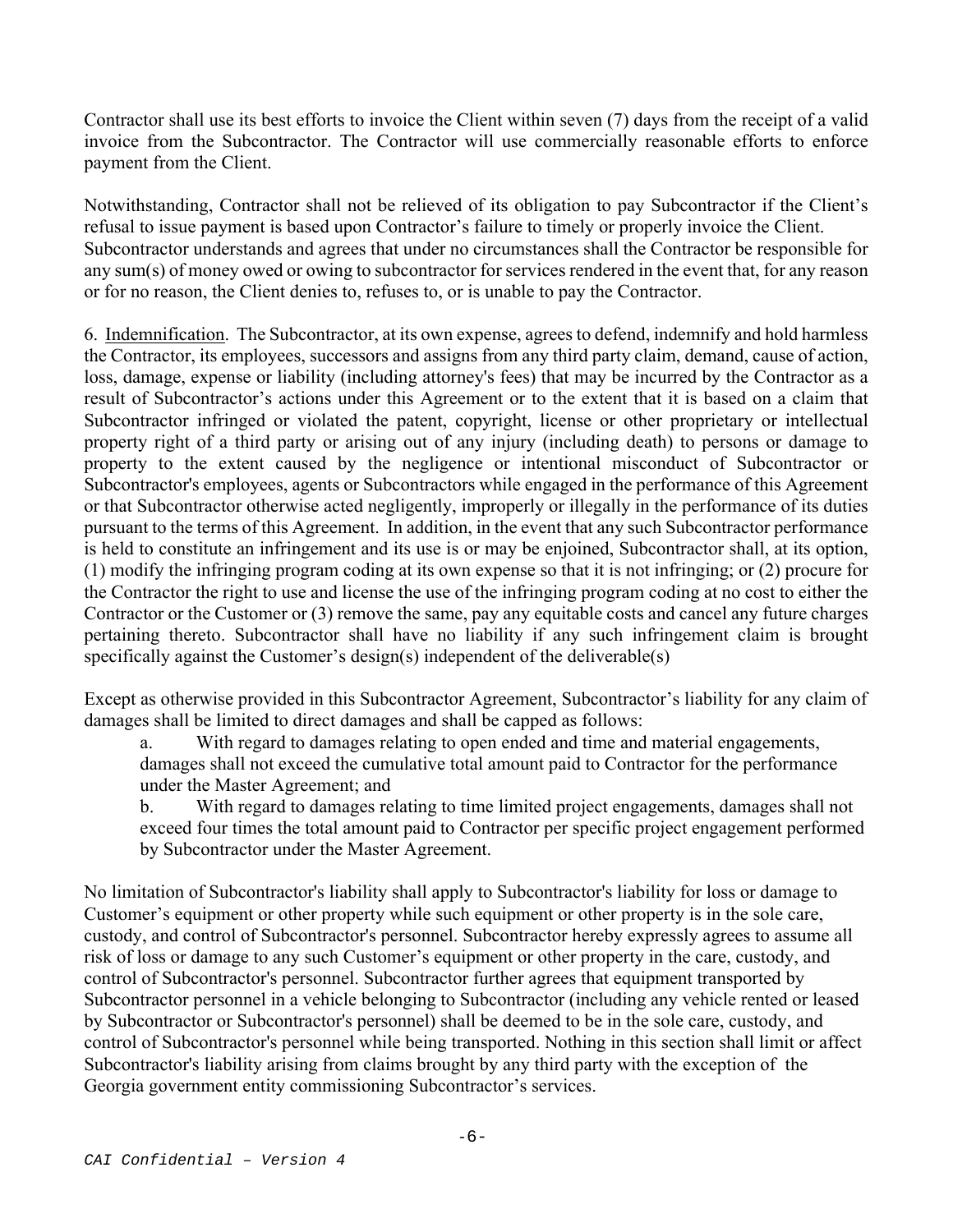7. Ownership of Program Materials. Subcontractor agrees that all program materials, reports, and other data or materials generated or developed by Subcontractor under this Agreement or furnished by either the Contractor or the Customer to the Subcontractor shall be and remain the property of the Customer. Subcontractor specifically agrees that all copyrightable material developed or created under this Agreement shall be considered works made for hire by Subcontractor for the Customer and that such material shall, upon creation, be owned exclusively by the Customer.

 7.1. To the extent that any such material, under applicable law, may not be considered work made for hire by Subcontractor for Customer, Subcontractor agrees to assign and, upon its creation, automatically assigns to Customer the ownership of such material, including any copyright or other intellectual property rights in such materials, without the necessity of any further consideration. Customer shall be entitled to obtain and hold in its own name all copyrights in respect of such materials. Subcontractor shall perform any acts that may be deemed necessary or desirable by Customer to evidence more fully the transfer of ownership of all materials referred to in this paragraph 6 to Customer to the fullest extent possible, including, without limitation, by executing further written assignments in a form requested by Customer.

 7.2. To the extent that any preexisting rights of Subcontractor are embodied in the Program Materials, Subcontractor hereby grants to Customer the irrevocable, perpetual, nonexclusive, worldwide royalty-free right and license to (1) use, execute, reproduce, display, perform, distribute copies of, and prepare derivative works based upon such pre-existing rights and any derivative works thereof and (2) authorize others to do any or all of the foregoing.

 7.3. Subcontractor represents and warrants that it either owns or has valid, paid-up licenses for all software used by it in the performance of its obligations under this Agreement.

8. Protection of Proprietary Materials. From the date of execution hereof and for as long as the information or data remain Proprietary Information or Trade Secrets (as defined in paragraph 8.1), Subcontractor shall not use, disclose, or permit any person to obtain any Proprietary Information or Trade Secrets of Contractor or Customer, including any materials developed or generated hereunder (whether or not the Trade Secrets are in written or tangible form), except as specifically authorized by Contractor or Customer.

 8.1. As used herein, "Trade Secrets" shall include, but not be limited to, a whole or any portion or phase of any scientific technical information, design, process, procedure, formula, business plan or improvement relating to the development, design, construction, and operation of Customer's or Contractor's processes in the Application Maintenance Support, and/or Construction Management Development, and/or Desktop Services product offerings areas, that is valuable and not generally known to competitors of Contractor or Customer. "Proprietary Information" shall include, but not be limited to, customer lists, pricing (including Subcontractor's pricing to Contractor), sales and marketing plans and strategic planning.

 8.2. Irreparable harm shall be presumed if Subcontractor breaches any covenant of section 8 of this Agreement for any reason. This Agreement is intended to address Contractor's legal obligation to protect Customer's proprietary rights pertaining to the Program Materials and Trade Secrets, and any misuse of such rights would cause irreparable harm to the Contractor and Customer's business. Therefore, Subcontractor agrees that a court of competent jurisdiction should immediately enjoin any breach of Section 8 of this Agreement, upon a request by Contractor.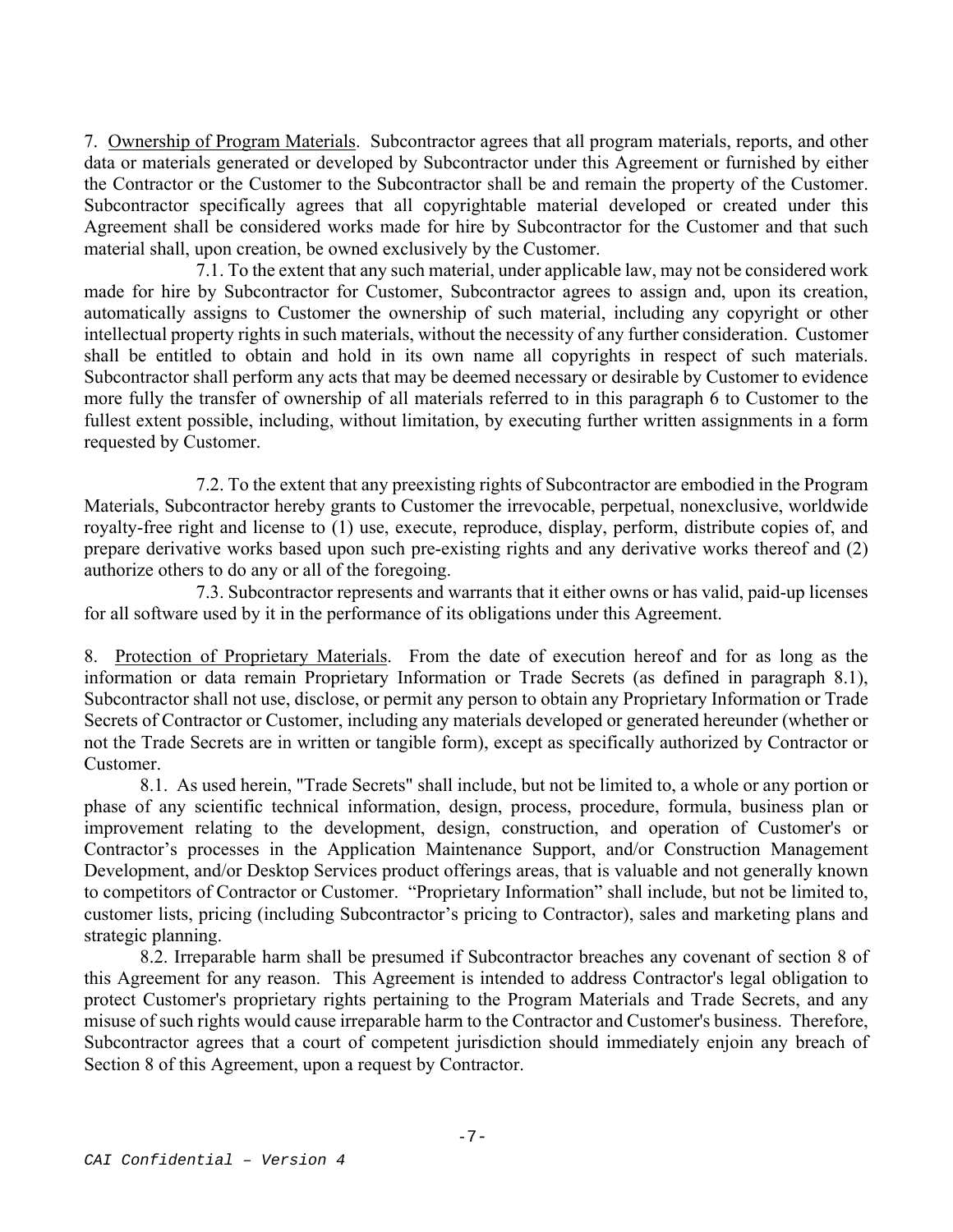8.3 Contractor will require each Subcontractor resource performing work for the Customer under the Master Service Agreement to sign an individual agreement, acknowledging their acceptance of the language referenced in this section of the Agreement.

9. Return of Materials. Upon the request of Contractor, but in any event upon termination of this Agreement, Subcontractor shall surrender to Contractor all memoranda, notes, records, drawings, manuals, computer software, and other documents or materials, and all copies thereof, pertaining to the Program Materials or furnished by Contractor or Customer to Subcontractor, including all materials embodying any Trade Secrets. This paragraph is intended to apply to all materials made or compiled by Subcontractor, as well as to all materials furnished to Subcontractor by Contractor or by anyone else that pertain to the Program Materials or Trade Secrets.

 9.1 Contractor will require each Subcontractor resource performing work for the Customer under the Master Agreement to sign an individual agreement, acknowledging their acceptance of the language referenced in this section of the Agreement.

10. Termination. This Agreement shall terminate as set forth herein and may be terminated by Contractor at the request of, or due to changes in the services rendered to, Customer. Contractor may terminate this Agreement sooner in the event of Subcontractor's breach or its failure to adequately and/or sufficiently perform its duties hereunder, or if the Customer requires termination sooner. Contractor may terminate this agreement for failure to comply with U.S. or State of Georgia laws or other gross or willful misconduct. It is understood and acknowledged by Subcontractor that its termination of this Agreement in any manner other than as set forth herein shall cause Contractor to incur substantial damages as a result of having to replace Subcontractor and Subcontractor will be held liable for any such damages which Contractor may incur as a result of any premature termination of this Agreement by Subcontractor.

11. Nonsolicitation of Contractor's Customers. The Subcontractor agrees that Subcontractor or their employees may not solicit any Customer agency for Time & Materials positions that have been referred to Contractor by Customer under this agreement. Solicitation may result in dismissal from the vendor network and /or termination of this Agreement during the term of this Agreement and any renewals thereof. Subcontractor further agrees that it will not use any information regarding Customers of Contractor which it may procure during the course of this Agreement. The prohibitions contained herein shall continue for a period of one year from the date of the termination of this Agreement, or upon termination of Contractor's contract with Customer, whichever is earlier.

12. Governing Law and Attorney's Fees. This Agreement is made under, and in all respects shall be interpreted, construed and governed by and in accordance with the laws of the State of Georgia, without reference to conflict of law principles. It is agreed that venue for any dispute arising out of this Agreement shall be proper in Fulton County, Georgia. In the event of a dispute hereunder, the prevailing party shall be entitled to recover its reasonable attorney's fees.

13. Assignment. This Agreement may not be assigned by Subcontractor without the written consent of Contractor.

14. Entire Agreement and Modification. This Agreement, together with the Master Agreement between the Contractor and the Customer and the Exhibits attached hereto, contain the entire agreement between the parties and there are no other representations or warranties and this Agreement supersedes any prior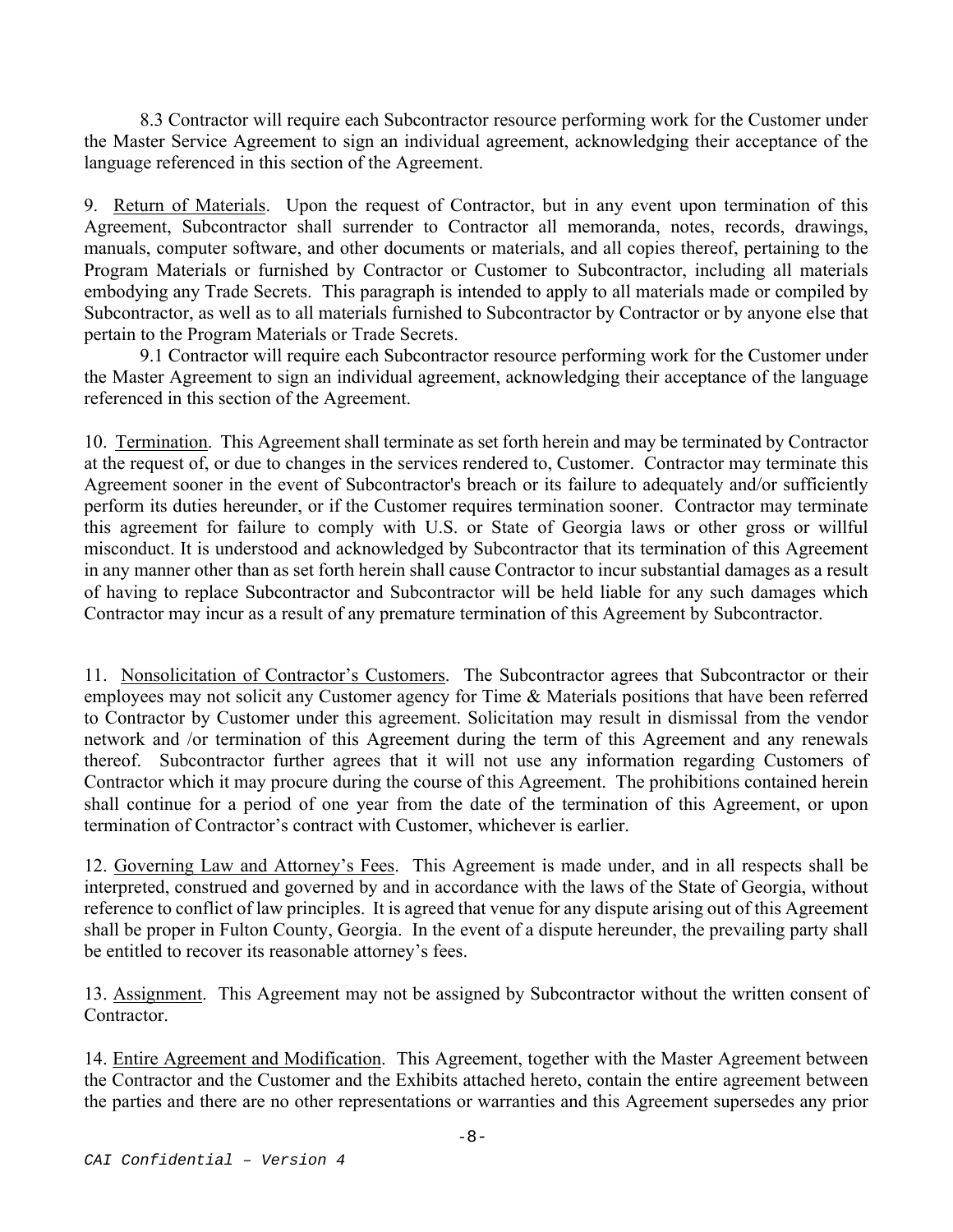oral or written agreement or negotiations between the parties. This Agreement may only be modified by a written agreement signed by all parties that are to be bound by the modification.

15. Authority. If the party signing this Agreement is doing so as representative of either party, that person guarantees and represents that they have the express authority to bind their respective party and that entering into this Agreement does not violate the provisions of any other contract into which the Subcontractor has entered.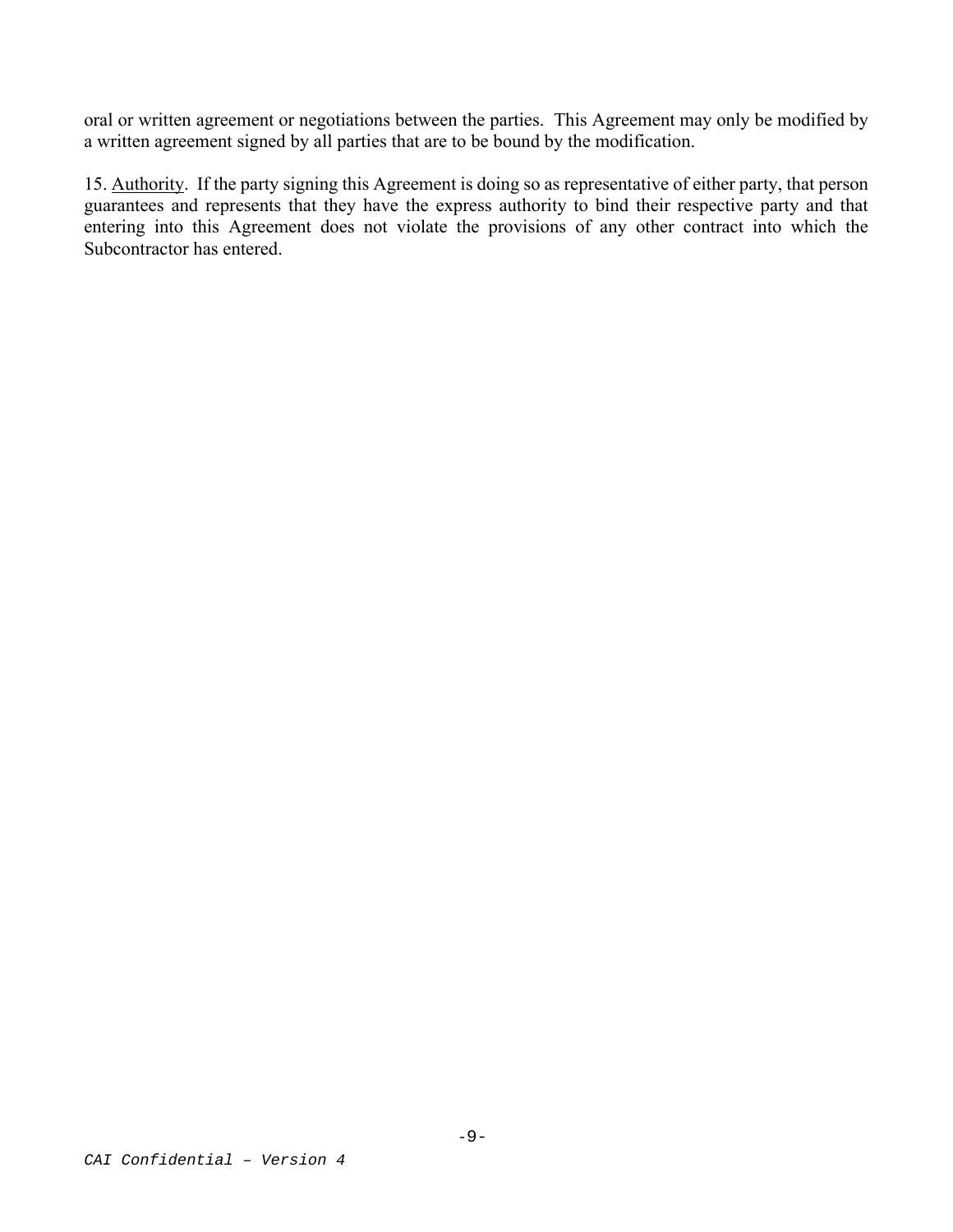16. Notices. Any notice, demand, request, or other communication (any "Communication") required or permitted to be given or made to or by either party hereunder or under the Agreement shall be in writing. Any Communication shall be deemed to have been delivered on the earlier of the day actually received (by whatever means sent) if received on a business day (or if not received on a business day, on the first business day after the day of receipt) or, regardless of whether or not received after the dates hereinafter specified, on the first business day after having been delivered to Federal Express or comparable air courier service, or on the second business day after having been deposited with the United States Postal Service, Express Mail, return receipt requested, or on the third business day after having been deposited with the United States Postal Service, registered or certified mail, return receipt requested, in each case addressed to the respective party at the several addresses indicated below or to such other addresses as may hereafter be indicated by notice delivered in accordance with the terms hereof to the other party.

If to Contractor: If to Subcontractor:

Contract Administrator Computer Aid Inc. 1390 Ridgeview Dr. Allentown, PA 18104 Email: accountspayablequestions@cai.io

Copy to:

Gregg M. Feinberg, Esq. Feinberg Law Office 1390 Ridgeview Drive Suite 301 Allentown, PA 18104-9065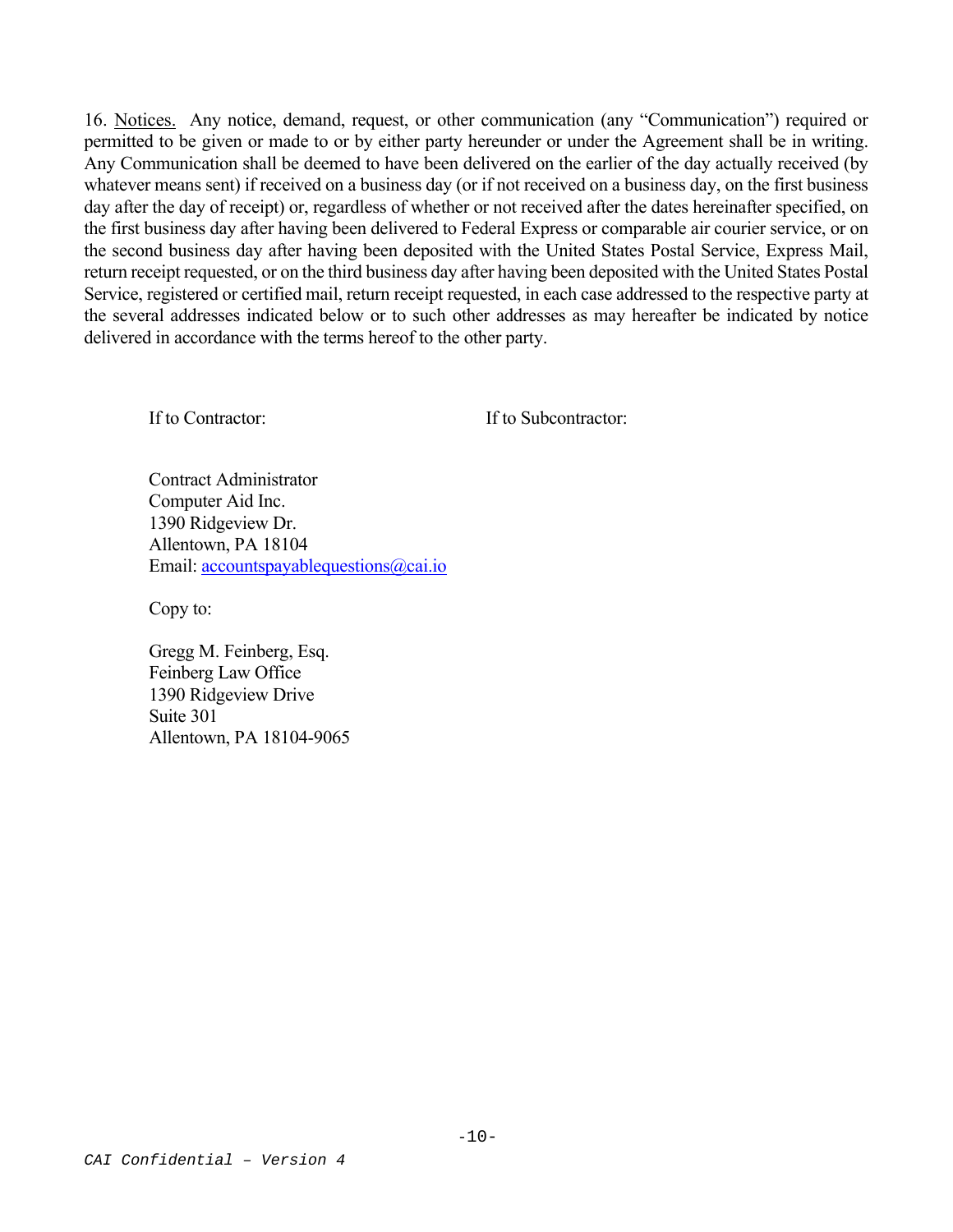17. Miscellaneous. All of the terms and provisions of this Agreement shall be binding upon, inure to the benefit of, and be enforceable by, the parties hereto and their respective heirs, successors, legal representatives and permitted assigns.

If any of the provisions of this Agreement are ultimately deemed by a court of competent jurisdiction to be illegal, invalid or unenforceable, such provisions shall be deleted and the remaining terms and provisions of this Agreement shall continue in full force and effect.

Each party hereto shall be excused from performance hereunder for any period and to the extent that it is prevented from performing any services pursuant hereto in whole or in part, as a result of delays caused by the other party or an act of God, or other cause beyond its reasonable control and which it could not have prevented by reasonable precautions, including failures or fluctuations in electric power, heat, light, air conditioning or telecommunication equipment, and such nonperformance shall not be a default hereunder or a ground for termination hereof. Subcontractor's time of performance shall be enlarged, if and to the extent reasonably necessary, in the event that: (i) Customer fails to submit input data in the prescribed form or in accordance with the agreed upon schedules; (ii) special request by Customer or any governmental agency authorized to regulate, supervise, or impact CAI's normal processing schedule; (iii) Customer fails to provide any equipment, software, premises or performance called for by this Agreement, and the same is necessary for Subcontractor's performance hereunder. Subcontractor will notify Customer and Contractor of the estimated impact on its processing schedule, if any. In the event Subcontractor is responsible for an error in processing Customer's data, Subcontractor promptly will correct such error.

18. Subcontractor acknowledges that Contractor has or will enter into an agreement with the Customer to provide the services referenced herein and that the Subcontractor has had the opportunity to review said agreement and the terms and conditions of the Master Agreement between the Contractor and the Customer. The Subcontractor agrees that these terms and conditions will become part of this Agreement, binding the Subcontractor to the terms and conditions of the Master Agreement. In the event of a conflict between the terms and conditions contained herein and those contained in the Master Agreement, the terms and conditions in the Master Agreement shall prevail.

18.1 Subcontractor is responsible for providing information, resumes and employees in accordance with the processes defined in Exhibit A. Failure to comply that results in Contractor not meeting the service level agreements in the Master Agreement may result in a reduction in the use of Subcontractor's services.

 18.2 Subcontractor will use industry best practices testing mechanisms to validate and verify employee's technical skills as described in their respective resume. Contractor may request documentation to substantiate the claimed skills on a resume. In the event that Subcontractor fails to submit documentation in a timely manner Contractor reserves the right to hold the resume for submission to the client until such time as the documentation is submitted or the requirement is filled.

This Agreement may be executed in several counterparts, all of which taken together shall constitute one single agreement between the parties hereto.

The section headings used herein are for reference and convenience only and shall not enter into the interpretation hereof.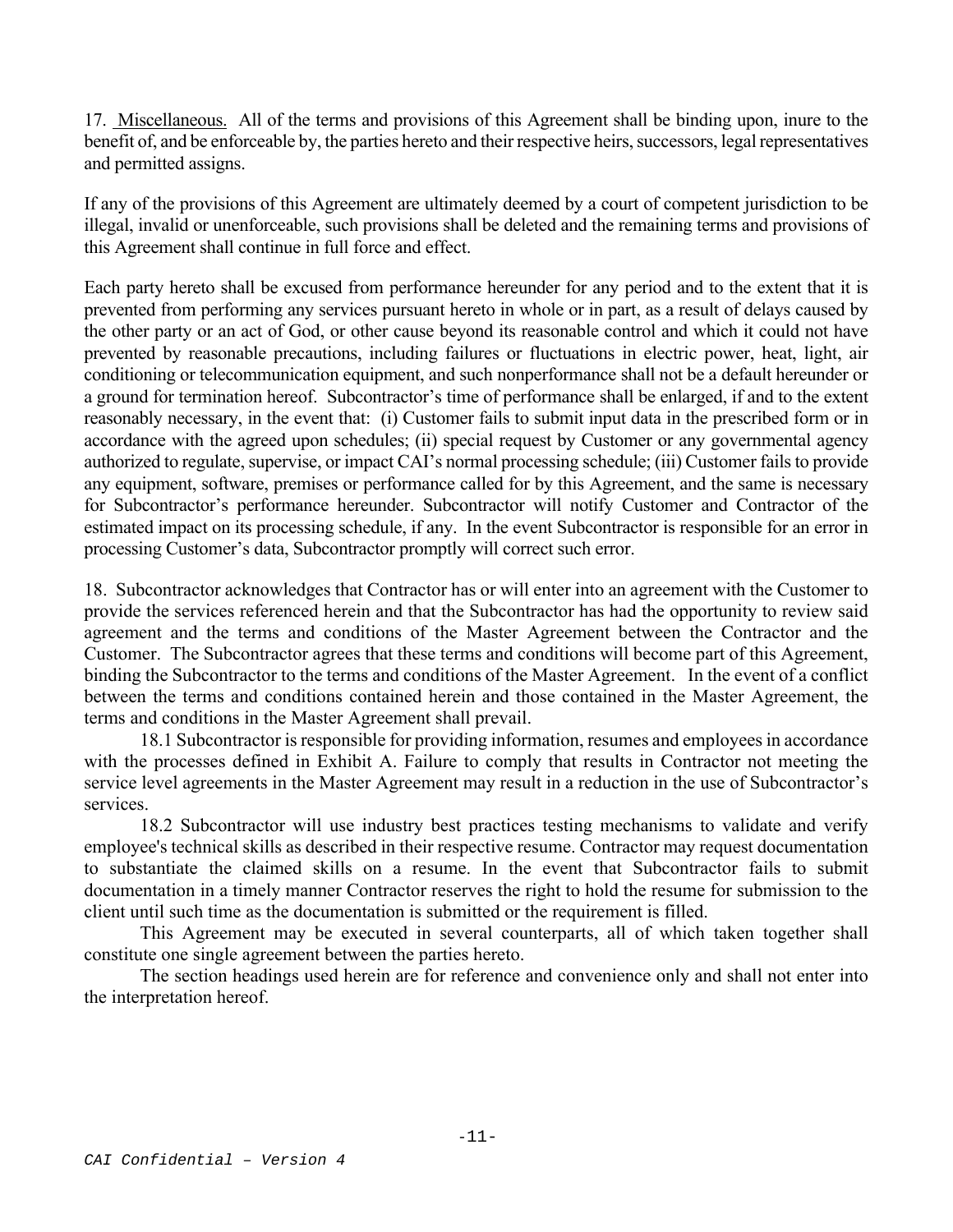19. Background checks. The Contractor reserves the right, in its absolute discretion, to require each Subcontractor resource assigned under this Contract to successfully complete any and all background checks and onboarding documents as deemed required by the State. Such requirements will be noted within the VMS on each specific requirement. The Subcontractor will be responsible for payment of all costs associated with the background check(s). The Subcontractor will provide Contractor with the background check results via the VMS prior to work assignment start.

20. Subcontractor must maintain valid Visas for any of its employees for whom a Visa is required. Any failure to do so will result in removal of the employee and may result in the cancellation of this Agreement.

21. Limitations on Subcontractor Layering. All candidates submitted by Subcontractor for consideration to T&M positions must have a W-2 or 1099 relationship with Subcontractor or be no more than one (1) contracting layer removed from Subcontractor. If instances of additional layering are discovered, Contractor will engage the candidate through the W-2 Subcontractor. All employer and/or contracting details must be reported accurately within the VMS system or be subject to removal from the contract.

22. Accurate Time Reporting. Each engaged resource providing T&M services must enter time into the VMS tool accurately and honestly. Failure to report time in an accurate and honest manner may result in disciplinary action or termination of the engagement.

23. Safe Harbor/ACA Reporting. The Subcontractor will be required to provide information on the health care coverage offered for each Subcontractor Employee or any subcontracting layer performing T&M work under this contract.

24. E-Verify. The State may require that the Contractor and/or Subcontractor utilize e-Verify employment eligibility verification of resources selected for engagement in order to comply with contractual requirements. Contractor and/or Subcontractor will be responsible for all costs associated with the usage of e-Verify.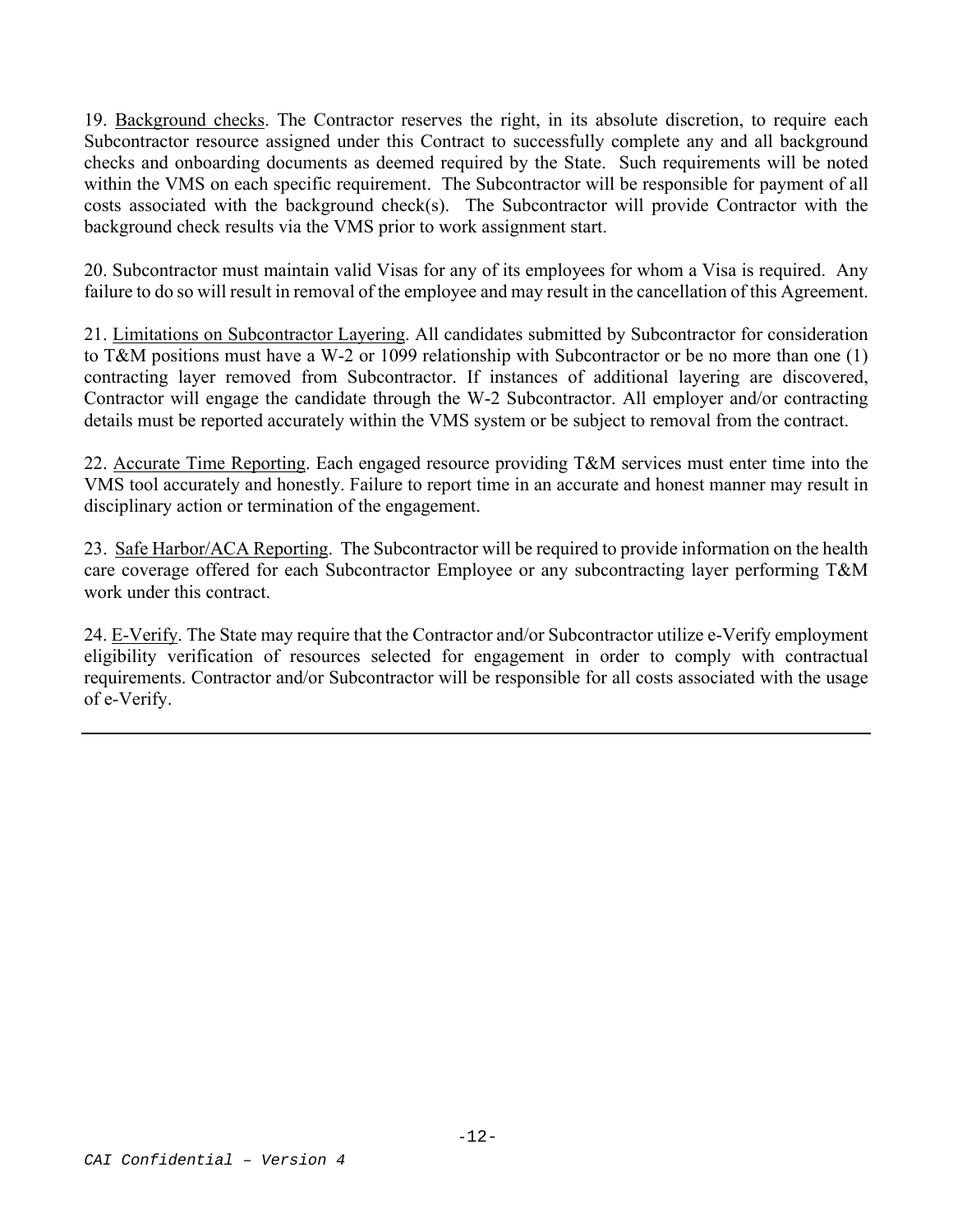**IN WITNESS WHEREOF,** the parties hereto have caused this Agreement to be duly executed on the day and year first above written.

# **CONTRACTOR SUBCONTRACTOR**  COMPUTER AID, INC. By:  $\qquad \qquad \text{By:}$ Signature of Authorized Representative Signature of Authorized Representative Printed Name Printed Name Title Title Date Date Date

## **Subcontractor agrees to the following T&M payment terms (Initial one):**

**\_\_\_\_\_ 3%/2 Day Option (Subject to a discount of three percent (3%) of the invoice amount to be retained by Contractor if paid on the 8th day, as per section 5 of this Agreement.** The Contractor has the option, at its sole discretion, for each Payment Cycle, to accept the 3% discount and pay on the 8th Day or to pay the full invoice amount on the 30th day after the invoice date. These payment terms shall be effective for 6 months and may then be changed at the request of the Subcontractor.

**\_\_\_\_\_ 1%/ 15 Day Option (Subject to a discount of one percent (1%) of the invoice amount to be retained by Contractor if paid on the 23rd day, (15 days from invoice date) as per section 5 of this Agreement.** The Contractor has the option, at its sole discretion, for each Payment Cycle, to accept the 1% discount and pay on the 23rd Day or to pay the full invoice amount on the 30th day after the invoice date. These payment terms shall be effective for 6 months and may then be changed at the request of the Subcontractor.

**Net 30 Days after invoice date.** These payment terms shall be effective for 6 months and may then be changed upon mutual agreement by the Contractor and Subcontractor.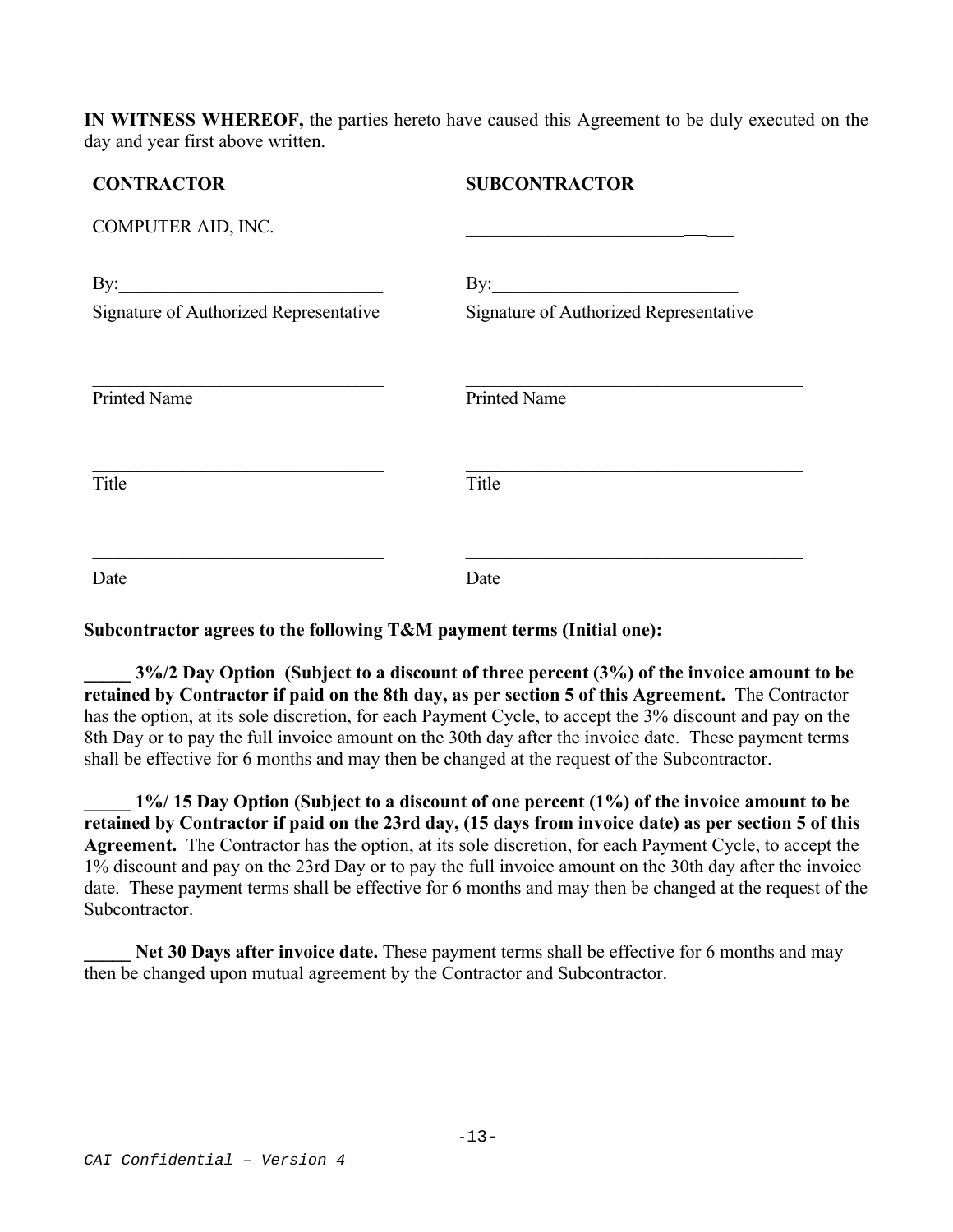### **Exhibit A**

## **Georgia IT Temporary Staffing Services Contract T&M Requisitioning Process**

The following narrative describes the T&M requisitioning process for the Georgia IT Temporary Staffing Services Contract, overseen by Computer Aid, Inc. (CAI).

**Step 1**: Once the requirement is complete and approved, the CAI Contract Manager releases the requirement to the Subcontractor network via the web-based Vendor Management System (VMS).

**Step 2:** Subcontractor reviews the requirement. If the Subcontractor has resources who they feel fit the description of the need, they will submit their information and resumes through the VMS.

**Step 3:** The CAI Contract Manager monitors the online tool and receives all submitted resumes from the Subcontractor network.

**Step 4:** The CAI Contract Manager reviews the resumes and selects a group of resumes to present to the Agency Authorized User, based on skill and experience match and availability. The CAI Contract Manager then forwards the resume matches the Authorized User for review. Please note: This must happen within the required time frame identified in the contract's service level agreements.

**Step 5:** The Agency Authorized User reviews the forwarded resumes and selects an appropriate number of resources to interview.

**Step 6:** The Agency Authorized User then notifies the CAI Contract Manager of his or her selection.

**Step 7:** The CAI Contract Manager notifies the selected Subcontractor/candidate and coordinates interviews with the Agency Authorized User.

**Step 8:** The Agency Authorized User interviews the candidate, either by phone or in-person.

**Step 9:** The Agency Authorized User selects a candidate and provides the CAI Contract Manager with complete engagement details, including specific information on the resource, role, responsibilities, timing, and job location.

**Step 10:** The CAI Contract Manager receives the engagement information and reviews for accuracy. The CAI Contract Manager then notifies the Subcontractor Network that a candidate has been selected, and notifies the appropriate Subcontractor that their individual candidate was selected. The CAI Contract Manager also ensures that all applicable background checks, drug tests, and all other on-boarding tasks are completed.

**Step 11:** The Subcontractor of the selected candidate notifies the candidate of selection and provides all job details to the candidate. The Subcontractor also assists the candidate in completing all on-boarding activities (i.e. background checks and drug tests).

**Step 12:** The CAI Contract Manager forwards final hire details to the Agency Authorized User and Subcontractor.

**Step 13:** The candidate begins work.